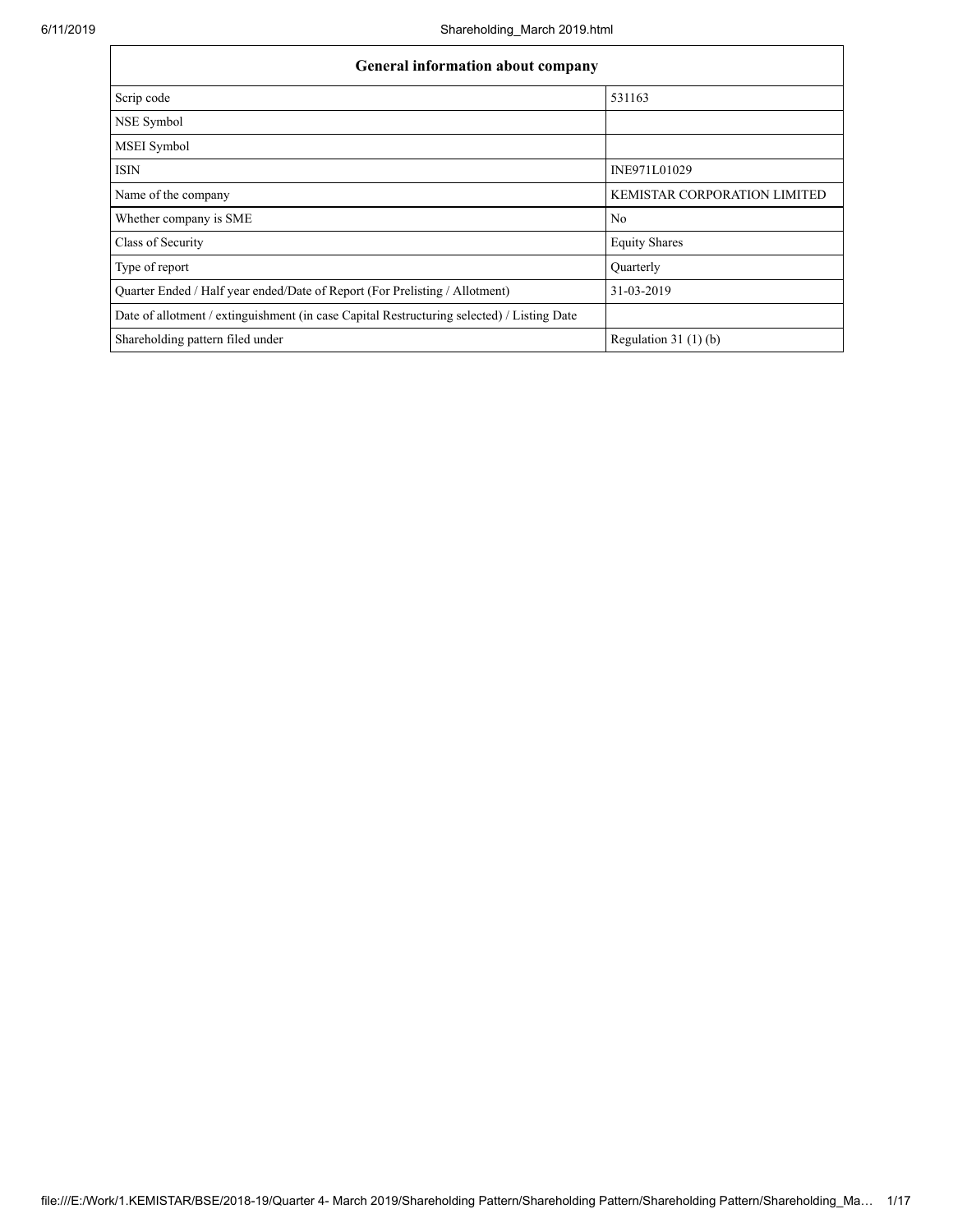|                         | <b>Declaration</b>                                                                          |                |                                |                       |                             |  |  |  |  |  |  |  |
|-------------------------|---------------------------------------------------------------------------------------------|----------------|--------------------------------|-----------------------|-----------------------------|--|--|--|--|--|--|--|
| Sr.<br>No.              | Particular                                                                                  | Yes/No         | Promoter and<br>Promoter Group | Public<br>shareholder | Non Promoter-<br>Non Public |  |  |  |  |  |  |  |
| $\overline{1}$          | Whether the Listed Entity has issued any partly paid up shares?                             | No             | N <sub>0</sub>                 | No                    | N <sub>0</sub>              |  |  |  |  |  |  |  |
| $\overline{2}$          | Whether the Listed Entity has issued any Convertible Securities<br>$\overline{\mathcal{L}}$ | N <sub>0</sub> | N <sub>0</sub>                 | No.                   | N <sub>0</sub>              |  |  |  |  |  |  |  |
| $\overline{\mathbf{3}}$ | Whether the Listed Entity has issued any Warrants?                                          | No.            | N <sub>0</sub>                 | N <sub>0</sub>        | N <sub>0</sub>              |  |  |  |  |  |  |  |
| $\overline{4}$          | Whether the Listed Entity has any shares against which<br>depository receipts are issued?   | No.            | N <sub>0</sub>                 | No.                   | N <sub>0</sub>              |  |  |  |  |  |  |  |
| $\overline{5}$          | Whether the Listed Entity has any shares in locked-in?                                      | <b>Yes</b>     | Yes                            | Yes                   | N <sub>0</sub>              |  |  |  |  |  |  |  |
| 6                       | Whether any shares held by promoters are pledge or otherwise<br>encumbered?                 | N <sub>0</sub> | N <sub>0</sub>                 |                       |                             |  |  |  |  |  |  |  |
| 7                       | Whether company has equity shares with differential voting<br>rights?                       | No.            | No                             | No.                   | N <sub>0</sub>              |  |  |  |  |  |  |  |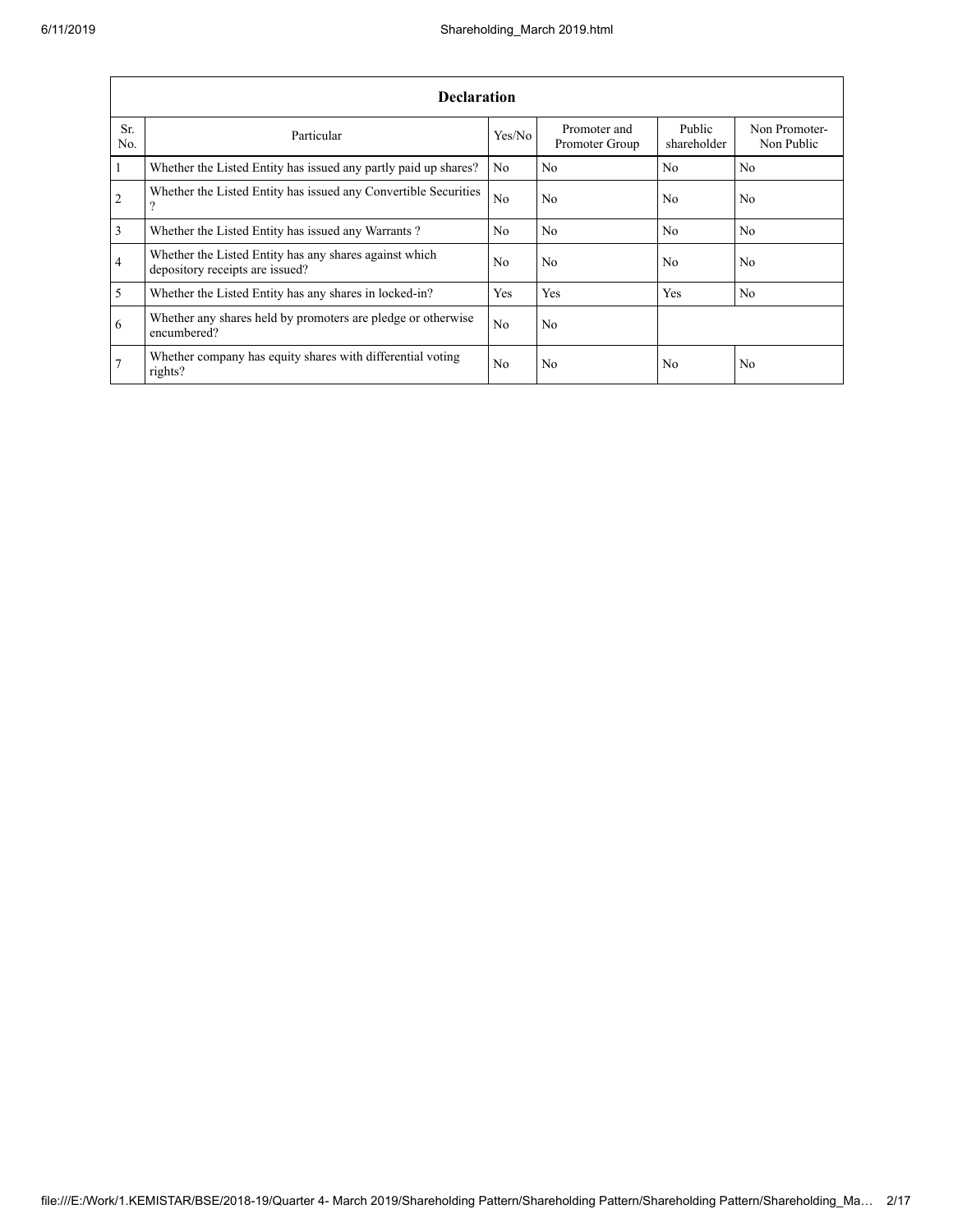|                 | Category                                  | No. of<br>Nos. Of<br>fully paid<br>shareholders<br>(III)<br>shares |             | No. Of<br>Partly<br>paid-up | No. Of<br>shares         | Total nos.<br>shares         | Shareholding as a<br>% of total no. of | Number of Voting Rights held in each<br>class of securities (IX) |               |          |                     |
|-----------------|-------------------------------------------|--------------------------------------------------------------------|-------------|-----------------------------|--------------------------|------------------------------|----------------------------------------|------------------------------------------------------------------|---------------|----------|---------------------|
| Category<br>(1) | of<br>shareholder                         |                                                                    | up equity   | equity                      | underlying<br>Depository | held (VII)                   | shares (calculated<br>as per SCRR,     | No of Voting (XIV) Rights                                        |               |          | Total as a          |
|                 | (II)                                      |                                                                    | held $(IV)$ | shares<br>held<br>(V)       | Receipts<br>(VI)         | $= (IV) +$<br>$(V)$ + $(VI)$ | 1957) (VIII) As a<br>% of $(A+B+C2)$   | Class eg:<br>X                                                   | Class<br>eg:y | Total    | $%$ of<br>$(A+B+C)$ |
| (A)             | Promoter<br>&<br>Promoter<br>Group        | 16                                                                 | 8046368     |                             |                          | 8046368                      | 74.78                                  | 8046368                                                          |               | 8046368  | 74.78               |
| (B)             | Public                                    | 1509                                                               | 2713040     |                             |                          | 2713040                      | 25.22                                  | 2713040                                                          |               | 2713040  | 25.22               |
| (C)             | Non<br>Promoter-<br>Non Public            |                                                                    |             |                             |                          |                              |                                        |                                                                  |               |          |                     |
| (C1)            | <b>Shares</b><br>underlying<br><b>DRs</b> |                                                                    |             |                             |                          |                              |                                        |                                                                  |               |          |                     |
| (C2)            | Shares held<br>by<br>Employee<br>Trusts   |                                                                    |             |                             |                          |                              |                                        |                                                                  |               |          |                     |
|                 | Total                                     | 1525                                                               | 10759408    |                             |                          | 10759408                     | 100                                    | 10759408                                                         |               | 10759408 | 100                 |

## **Table I - Summary Statement holding of specified securities**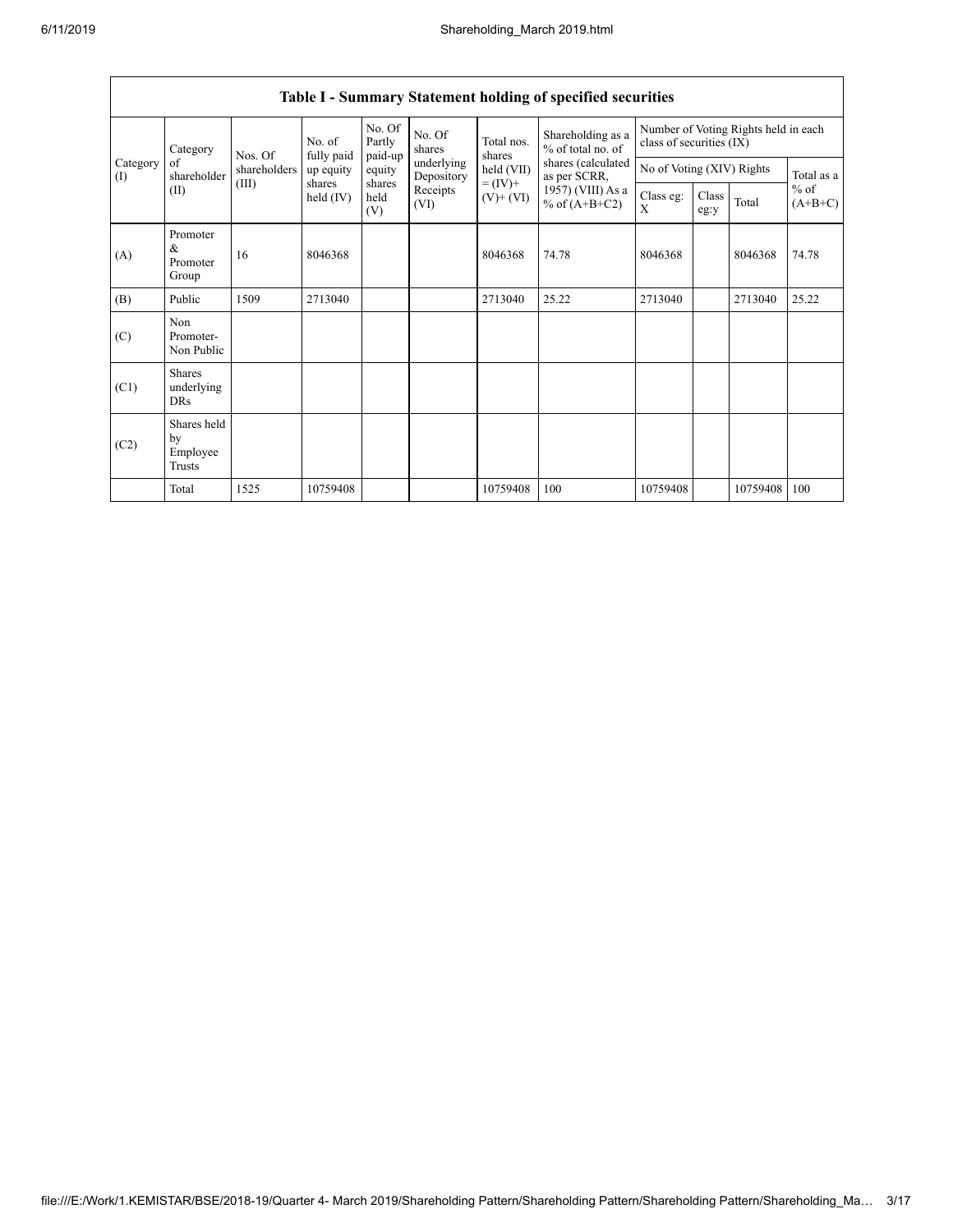|                 | Table I - Summary Statement holding of specified securities |                                                                                                                                                                  |  |                                                           |                                                                                            |                                        |                                                  |                                                                               |                                                         |                                       |  |
|-----------------|-------------------------------------------------------------|------------------------------------------------------------------------------------------------------------------------------------------------------------------|--|-----------------------------------------------------------|--------------------------------------------------------------------------------------------|----------------------------------------|--------------------------------------------------|-------------------------------------------------------------------------------|---------------------------------------------------------|---------------------------------------|--|
| Category<br>(1) | Category<br>of<br>shareholder<br>(II)                       | No. Of<br>No. of<br><b>Shares</b><br>Shares<br>Underlying<br>Underlying<br>Outstanding<br>Outstanding<br>convertible<br>Warrants<br>securities<br>$(X_i)$<br>(X) |  | No. Of Shares<br>Underlying<br>Outstanding<br>convertible | Shareholding, as a<br>% assuming full<br>conversion of<br>convertible<br>securities (as a  | Number of<br>Locked in shares<br>(XII) |                                                  | Number of<br><b>Shares</b><br>pledged or<br>otherwise<br>encumbered<br>(XIII) |                                                         | Number of<br>equity shares<br>held in |  |
|                 |                                                             |                                                                                                                                                                  |  | securities and<br>No. Of<br>Warrants (Xi)<br>(a)          | percentage of<br>diluted share<br>capital) $(XI)$ =<br>$(VII)+(X)$ As a % of<br>$(A+B+C2)$ | No. $(a)$                              | As a<br>$%$ of<br>total<br>Shares<br>held<br>(b) | No.<br>(a)                                                                    | As a<br>$%$ of<br>total<br><b>Shares</b><br>held<br>(b) | dematerialized<br>form $(XIV)$        |  |
| (A)             | Promoter<br>&<br>Promoter<br>Group                          |                                                                                                                                                                  |  |                                                           | 74.78                                                                                      | 7979964                                | 99.17                                            |                                                                               |                                                         | 8046368                               |  |
| (B)             | Public                                                      |                                                                                                                                                                  |  |                                                           | 25.22                                                                                      | 1240024                                | 45.71                                            |                                                                               |                                                         | 2568968                               |  |
| (C)             | Non<br>Promoter-<br>Non Public                              |                                                                                                                                                                  |  |                                                           |                                                                                            |                                        |                                                  |                                                                               |                                                         |                                       |  |
| (C1)            | <b>Shares</b><br>underlying<br><b>DRs</b>                   |                                                                                                                                                                  |  |                                                           |                                                                                            |                                        |                                                  |                                                                               |                                                         |                                       |  |
| (C2)            | Shares held<br>by<br>Employee<br>Trusts                     |                                                                                                                                                                  |  |                                                           |                                                                                            |                                        |                                                  |                                                                               |                                                         |                                       |  |
|                 | Total                                                       |                                                                                                                                                                  |  |                                                           | 100                                                                                        | 9219988                                | 85.69                                            |                                                                               |                                                         | 10615336                              |  |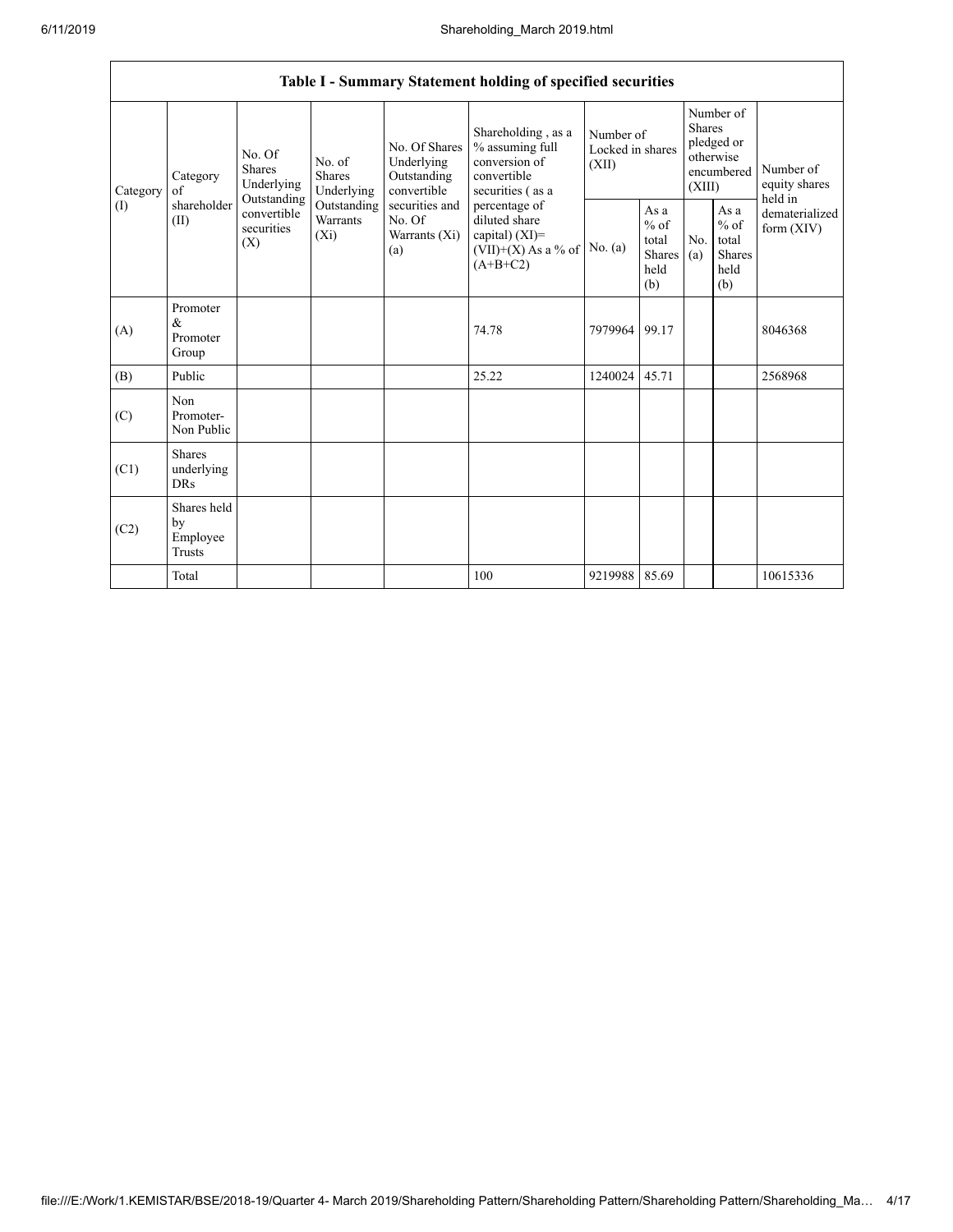|                                                                                                | Table II - Statement showing shareholding pattern of the Promoter and Promoter Group                                |                         |                                   |                                 |                                    |                             |                                                      |                           |               |                                      |                                 |
|------------------------------------------------------------------------------------------------|---------------------------------------------------------------------------------------------------------------------|-------------------------|-----------------------------------|---------------------------------|------------------------------------|-----------------------------|------------------------------------------------------|---------------------------|---------------|--------------------------------------|---------------------------------|
|                                                                                                |                                                                                                                     |                         |                                   | No.<br><b>Of</b>                | No. Of                             | Total nos.                  | Shareholding<br>as a % of                            | class of securities (IX)  |               | Number of Voting Rights held in each |                                 |
| Sr.                                                                                            | Category &<br>Name of the                                                                                           | Nos. Of<br>shareholders | No. of<br>fully paid<br>up equity | Partly<br>paid-<br>up           | shares<br>underlying<br>Depository | shares<br>held<br>$(VII) =$ | total no. of<br>shares<br>(calculated as             | No of Voting (XIV) Rights |               |                                      | Total<br>as a %                 |
|                                                                                                | Shareholders (I)                                                                                                    | (III)                   | shares<br>held $(IV)$             | equity<br>shares<br>held<br>(V) | Receipts<br>(VI)                   | $(IV)+$<br>$(V)+(VI)$       | per SCRR.<br>1957) (VIII)<br>As a % of<br>$(A+B+C2)$ | Class eg:<br>X            | Class<br>eg:y | Total                                | of<br>Total<br>Voting<br>rights |
| $\boldsymbol{A}$                                                                               | Table II - Statement showing shareholding pattern of the Promoter and Promoter Group                                |                         |                                   |                                 |                                    |                             |                                                      |                           |               |                                      |                                 |
| (1)                                                                                            | Indian                                                                                                              |                         |                                   |                                 |                                    |                             |                                                      |                           |               |                                      |                                 |
| (a)                                                                                            | Individuals/Hindu<br>undivided Family                                                                               | 16                      | 8046368                           |                                 |                                    | 8046368                     | 74.78                                                | 8046368                   |               | 8046368                              | 74.78                           |
| Sub-Total<br>(A)(1)                                                                            |                                                                                                                     | 16                      | 8046368                           |                                 |                                    | 8046368                     | 74.78                                                | 8046368                   |               | 8046368                              | 74.78                           |
| (2)                                                                                            | Foreign                                                                                                             |                         |                                   |                                 |                                    |                             |                                                      |                           |               |                                      |                                 |
| Total<br>Shareholding<br>of Promoter<br>and<br>Promoter<br>Group $(A)=$<br>$(A)(1)+(A)$<br>(2) |                                                                                                                     | 16                      | 8046368                           |                                 |                                    | 8046368                     | 74.78                                                | 8046368                   |               | 8046368                              | 74.78                           |
| $\, {\bf B}$                                                                                   | Table III - Statement showing shareholding pattern of the Public shareholder                                        |                         |                                   |                                 |                                    |                             |                                                      |                           |               |                                      |                                 |
| (1)                                                                                            | Institutions                                                                                                        |                         |                                   |                                 |                                    |                             |                                                      |                           |               |                                      |                                 |
| (3)                                                                                            | Non-institutions                                                                                                    |                         |                                   |                                 |                                    |                             |                                                      |                           |               |                                      |                                 |
| (a(i))                                                                                         | Individuals -<br>i.Individual<br>shareholders<br>holding nominal<br>share capital up<br>to Rs. 2 lakhs.             | 1453                    | 429484                            |                                 |                                    | 429484                      | 3.99                                                 | 429484                    |               | 429484                               | 3.99                            |
| (a(ii))                                                                                        | Individuals - ii.<br>Individual<br>shareholders<br>holding nominal<br>share capital in<br>excess of Rs. 2<br>lakhs. | 36                      | 2196288                           |                                 |                                    | 2196288                     | 20.41                                                | 2196288                   |               | 2196288                              | 20.41                           |
| (e)                                                                                            | Any Other<br>(specify)                                                                                              | 20                      | 87268                             |                                 |                                    | 87268                       | 0.81                                                 | 87268                     |               | 87268                                | 0.81                            |
| Sub-Total<br>(B)(3)                                                                            |                                                                                                                     | 1509                    | 2713040                           |                                 |                                    | 2713040                     | 25.22                                                | 2713040                   |               | 2713040                              | 25.22                           |
| <b>Total Public</b><br>Shareholding<br>$(B)=(B)(1)+$<br>$(B)(2)+(B)$<br>(3)                    |                                                                                                                     | 1509                    | 2713040                           |                                 |                                    | 2713040                     | 25.22                                                | 2713040                   |               | 2713040                              | 25.22                           |
| $\mathbf C$                                                                                    | Table IV - Statement showing shareholding pattern of the Non Promoter- Non Public shareholder                       |                         |                                   |                                 |                                    |                             |                                                      |                           |               |                                      |                                 |
| Total (<br>$A+B+C2$ )                                                                          |                                                                                                                     | 1525                    | 10759408                          |                                 |                                    | 10759408                    | 100                                                  | 10759408                  |               | 10759408                             | 100                             |
| Total<br>$(A+B+C)$                                                                             |                                                                                                                     | 1525                    | 10759408                          |                                 |                                    | 10759408                    | 100                                                  | 10759408                  |               | 10759408                             | 100                             |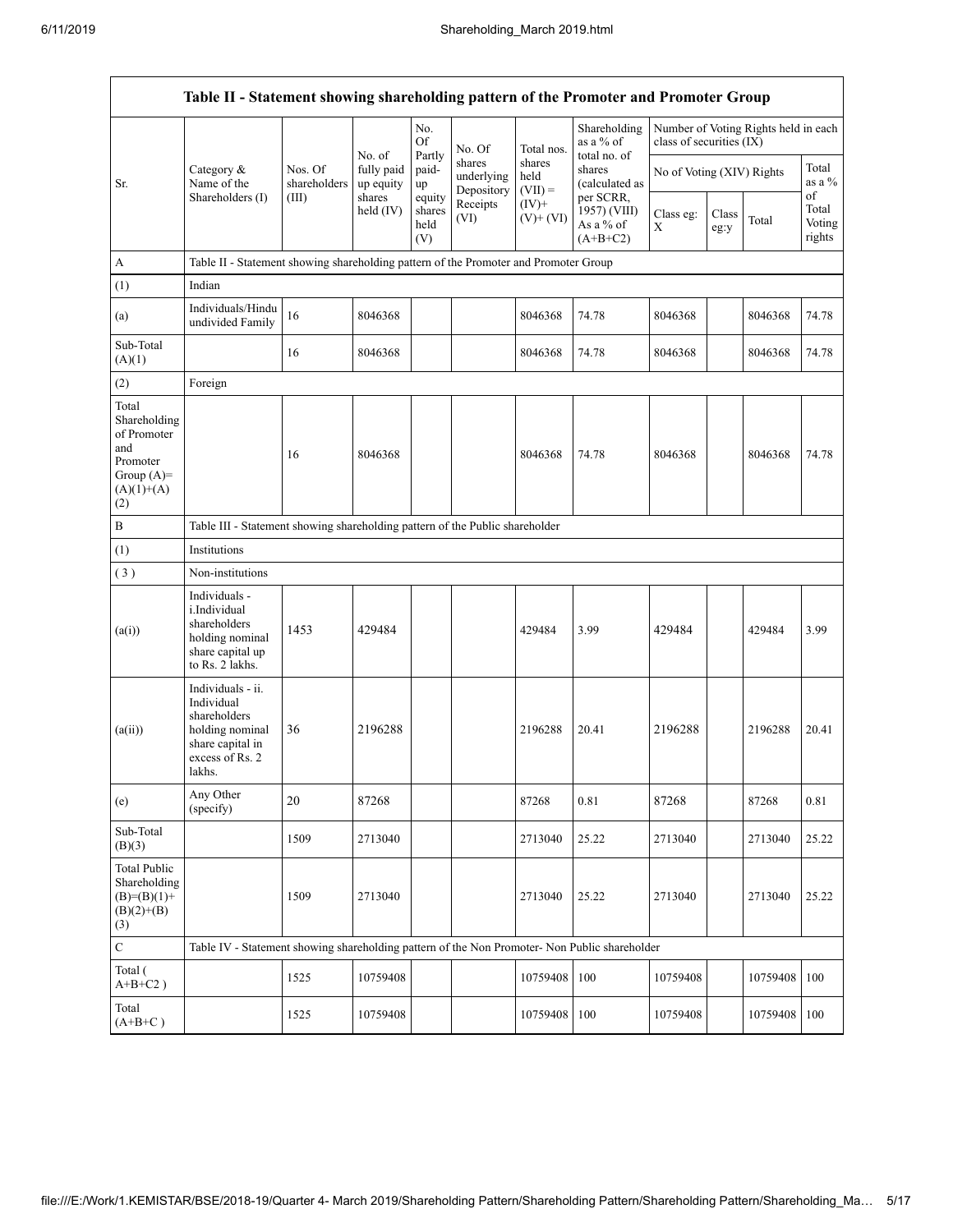Г

|                                                                                         | Table II - Statement showing shareholding pattern of the Promoter and Promoter Group |                                       |                                                           |                                                                                                               |                                        |                                                  |                                                                               |                                                         |                                       |  |  |  |
|-----------------------------------------------------------------------------------------|--------------------------------------------------------------------------------------|---------------------------------------|-----------------------------------------------------------|---------------------------------------------------------------------------------------------------------------|----------------------------------------|--------------------------------------------------|-------------------------------------------------------------------------------|---------------------------------------------------------|---------------------------------------|--|--|--|
|                                                                                         | No. Of<br><b>Shares</b><br>Underlying                                                | No. of<br><b>Shares</b><br>Underlying | No. Of Shares<br>Underlying<br>Outstanding<br>convertible | Shareholding, as a %<br>assuming full conversion<br>of convertible securities (<br>as a percentage of diluted | Number of<br>Locked in shares<br>(XII) |                                                  | Number of<br><b>Shares</b><br>pledged or<br>otherwise<br>encumbered<br>(XIII) |                                                         | Number of<br>equity shares<br>held in |  |  |  |
| Sr.                                                                                     | Outstanding<br>convertible<br>securities<br>(X)                                      | Outstanding<br>Warrants<br>$(X_i)$    | securities and<br>No. Of Warrants<br>(Xi)(a)              | share capital) (XI)=<br>$(VII)+(X)$ As a % of<br>$(A+B+C2)$                                                   | No. (a)                                | As a<br>$%$ of<br>total<br>Shares<br>held<br>(b) | No.<br>(a)                                                                    | As a<br>$%$ of<br>total<br><b>Shares</b><br>held<br>(b) | dematerialized<br>form $(XIV)$        |  |  |  |
| A                                                                                       |                                                                                      |                                       |                                                           | Table II - Statement showing shareholding pattern of the Promoter and Promoter Group                          |                                        |                                                  |                                                                               |                                                         |                                       |  |  |  |
| (1)                                                                                     | Indian                                                                               |                                       |                                                           |                                                                                                               |                                        |                                                  |                                                                               |                                                         |                                       |  |  |  |
| (a)                                                                                     |                                                                                      |                                       |                                                           | 74.78                                                                                                         | 7979964                                | 99.17                                            |                                                                               |                                                         | 8046368                               |  |  |  |
| Sub-Total (A)<br>(1)                                                                    |                                                                                      |                                       |                                                           | 74.78                                                                                                         | 7979964                                | 99.17                                            |                                                                               |                                                         | 8046368                               |  |  |  |
| (2)                                                                                     | Foreign                                                                              |                                       |                                                           |                                                                                                               |                                        |                                                  |                                                                               |                                                         |                                       |  |  |  |
| Total<br>Shareholding<br>of Promoter<br>and Promoter<br>Group $(A)=$<br>$(A)(1)+(A)(2)$ |                                                                                      |                                       |                                                           | 74.78                                                                                                         | 7979964                                | 99.17                                            |                                                                               |                                                         | 8046368                               |  |  |  |
| $\, {\bf B}$                                                                            |                                                                                      |                                       |                                                           | Table III - Statement showing shareholding pattern of the Public shareholder                                  |                                        |                                                  |                                                                               |                                                         |                                       |  |  |  |
| (1)                                                                                     | Institutions                                                                         |                                       |                                                           |                                                                                                               |                                        |                                                  |                                                                               |                                                         |                                       |  |  |  |
| (3)                                                                                     | Non-institutions                                                                     |                                       |                                                           |                                                                                                               |                                        |                                                  |                                                                               |                                                         |                                       |  |  |  |
| (a(i))                                                                                  |                                                                                      |                                       |                                                           | 3.99                                                                                                          | $\boldsymbol{0}$                       | $\boldsymbol{0}$                                 |                                                                               |                                                         | 286260                                |  |  |  |
| (a(ii))                                                                                 |                                                                                      |                                       |                                                           | 20.41                                                                                                         | 1155024                                | 52.59                                            |                                                                               |                                                         | 2196288                               |  |  |  |
| (e)                                                                                     |                                                                                      |                                       |                                                           | 0.81                                                                                                          | 85000                                  | 97.4                                             |                                                                               |                                                         | 86420                                 |  |  |  |
| Sub-Total (B)<br>(3)                                                                    |                                                                                      |                                       |                                                           | 25.22                                                                                                         | 1240024                                | 45.71                                            |                                                                               |                                                         | 2568968                               |  |  |  |
| <b>Total Public</b><br>Shareholding<br>$(B)=(B)(1)+$<br>$(B)(2)+(B)(3)$                 |                                                                                      |                                       |                                                           | 25.22                                                                                                         | 1240024                                | 45.71                                            |                                                                               |                                                         | 2568968                               |  |  |  |
| $\mathbf C$                                                                             |                                                                                      |                                       |                                                           | Table IV - Statement showing shareholding pattern of the Non Promoter- Non Public shareholder                 |                                        |                                                  |                                                                               |                                                         |                                       |  |  |  |
| Total (<br>$A+B+C2$ )                                                                   |                                                                                      |                                       |                                                           | 100                                                                                                           | 9219988                                | 85.69                                            |                                                                               |                                                         | 10615336                              |  |  |  |
| Total<br>$(A+B+C)$                                                                      |                                                                                      |                                       |                                                           | 100                                                                                                           | 9219988                                | 85.69                                            |                                                                               |                                                         | 10615336                              |  |  |  |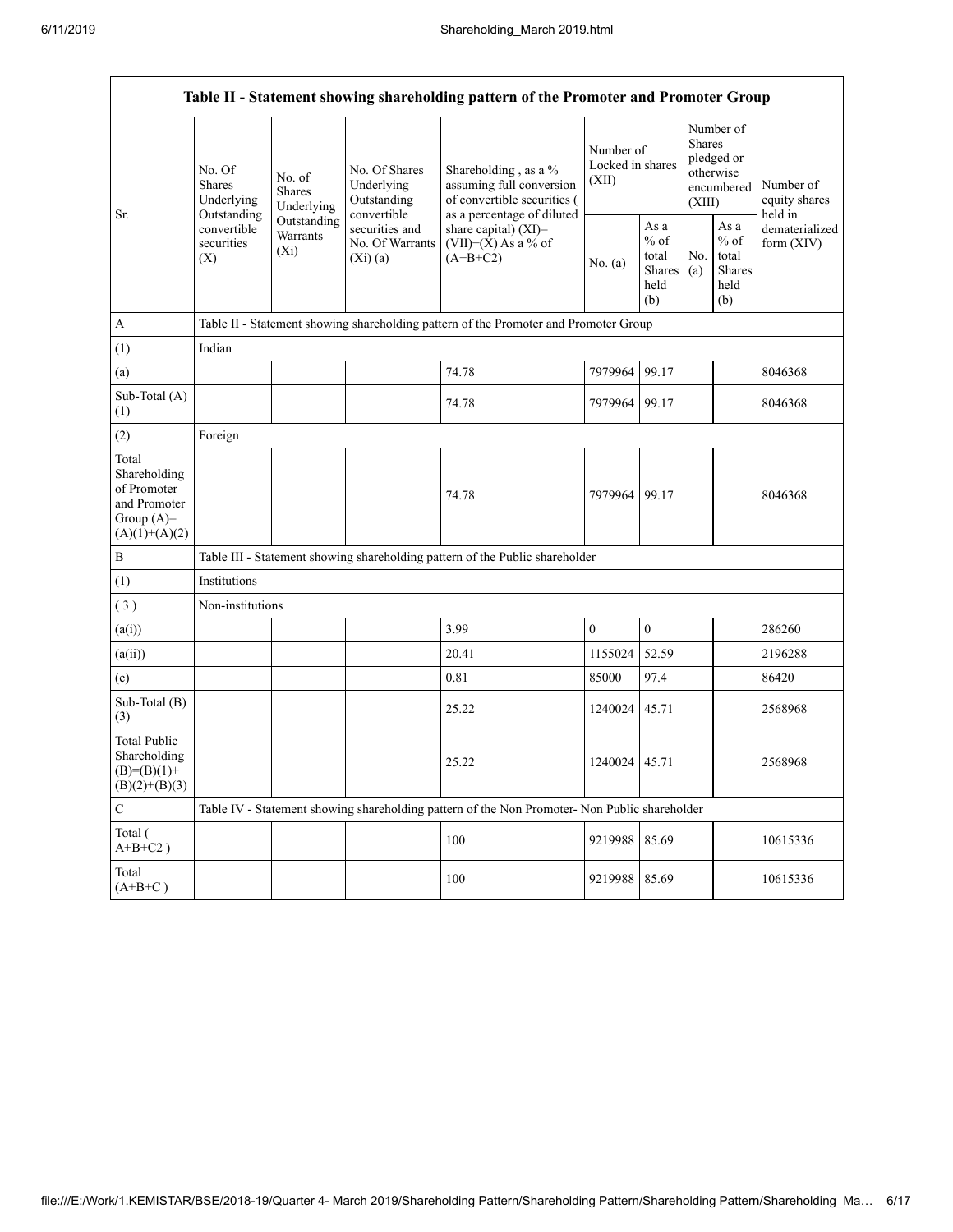|                                                                                                                                                                                                      | Individuals/Hindu undivided Family                            |                                                     |                               |                                                 |                                                       |                                                        |                                                       |  |  |  |
|------------------------------------------------------------------------------------------------------------------------------------------------------------------------------------------------------|---------------------------------------------------------------|-----------------------------------------------------|-------------------------------|-------------------------------------------------|-------------------------------------------------------|--------------------------------------------------------|-------------------------------------------------------|--|--|--|
| Searial No.                                                                                                                                                                                          | $\mathbf{1}$                                                  | $\boldsymbol{2}$                                    | $\overline{3}$                | $\overline{4}$                                  | 5                                                     | 6                                                      | $\overline{7}$                                        |  |  |  |
| Name of the<br>Shareholders<br>(1)                                                                                                                                                                   | <b>KETANKUMAR</b><br>PARASHOTTAMDAS<br><b>PATEL</b>           | <b>DIPAKKUMAR</b><br>PARASHOTTAMDAS<br><b>PATEL</b> | <b>ANILKUMAR</b><br>C. THAKER | <b>KANANI</b><br><b>ANILKUMAR</b><br>DEVRAJBHAI | <b>INDUBEN</b><br><b>MAHESHKUMAR</b><br><b>KANANI</b> | <b>MAHESHKUMAR</b><br><b>POPATLAL</b><br><b>KANANI</b> | <b>DILIPKUMAR</b><br><b>POPATLAL</b><br><b>KANANI</b> |  |  |  |
| PAN(II)                                                                                                                                                                                              | AFJPP0418F                                                    | ADOPP4635M                                          | ABNPT6366L                    | BBJPK7076D                                      | AELPK9760J                                            | ABAPK6701D                                             | ACVPK0517D                                            |  |  |  |
| No. of fully<br>paid up equity<br>shares held<br>(IV)                                                                                                                                                | 1113014                                                       | 18272                                               | 3472                          | 14400                                           | 40                                                    | 5040                                                   | 5060                                                  |  |  |  |
| No. Of Partly<br>paid-up equity<br>shares held<br>(V)                                                                                                                                                |                                                               |                                                     |                               |                                                 |                                                       |                                                        |                                                       |  |  |  |
| No. Of shares<br>underlying<br>Depository<br>Receipts (VI)                                                                                                                                           |                                                               |                                                     |                               |                                                 |                                                       |                                                        |                                                       |  |  |  |
| Total nos.<br>shares held<br>$(VII) = (IV) +$<br>$(V)$ + $(VI)$                                                                                                                                      | 1113014                                                       | 18272                                               | 3472                          | 14400                                           | 40                                                    | 5040                                                   | 5060                                                  |  |  |  |
| Shareholding<br>as a % of total<br>no. of shares<br>(calculated as<br>per SCRR,<br>1957) (VIII)<br>As a % of<br>$(A+B+C2)$                                                                           | 10.34                                                         | 0.17                                                | 0.03                          | 0.13                                            | $\mathbf{0}$                                          | 0.05                                                   | 0.05                                                  |  |  |  |
|                                                                                                                                                                                                      | Number of Voting Rights held in each class of securities (IX) |                                                     |                               |                                                 |                                                       |                                                        |                                                       |  |  |  |
| Class eg:X                                                                                                                                                                                           | 1113014                                                       | 18272                                               | 3472                          | 14400                                           | $40\,$                                                | 5040                                                   | 5060                                                  |  |  |  |
| Class eg:y                                                                                                                                                                                           |                                                               |                                                     |                               |                                                 |                                                       |                                                        |                                                       |  |  |  |
| Total                                                                                                                                                                                                | 1113014                                                       | 18272                                               | 3472                          | 14400                                           | $40\,$                                                | 5040                                                   | 5060                                                  |  |  |  |
| Total as a %<br>of Total<br>Voting rights                                                                                                                                                            | 10.34                                                         | 0.17                                                | 0.03                          | 0.13                                            | $\boldsymbol{0}$                                      | 0.05                                                   | 0.05                                                  |  |  |  |
| No. Of Shares<br>Underlying<br>Outstanding<br>convertible<br>securities (X)                                                                                                                          |                                                               |                                                     |                               |                                                 |                                                       |                                                        |                                                       |  |  |  |
| No. of Shares<br>Underlying<br>Outstanding<br>Warrants (Xi)                                                                                                                                          |                                                               |                                                     |                               |                                                 |                                                       |                                                        |                                                       |  |  |  |
| No. Of Shares<br>Underlying<br>Outstanding<br>convertible<br>securities and<br>No. Of<br>Warrants (Xi)<br>(a)                                                                                        |                                                               |                                                     |                               |                                                 |                                                       |                                                        |                                                       |  |  |  |
| Shareholding,<br>as a $\%$<br>assuming full<br>conversion of<br>convertible<br>securities (as a<br>percentage of<br>diluted share<br>capital) $(XI)$ =<br>$(VII)+(Xi)(a)$<br>As a % of<br>$(A+B+C2)$ | 10.34                                                         | 0.17                                                | 0.03                          | 0.13                                            | $\boldsymbol{0}$                                      | 0.05                                                   | 0.05                                                  |  |  |  |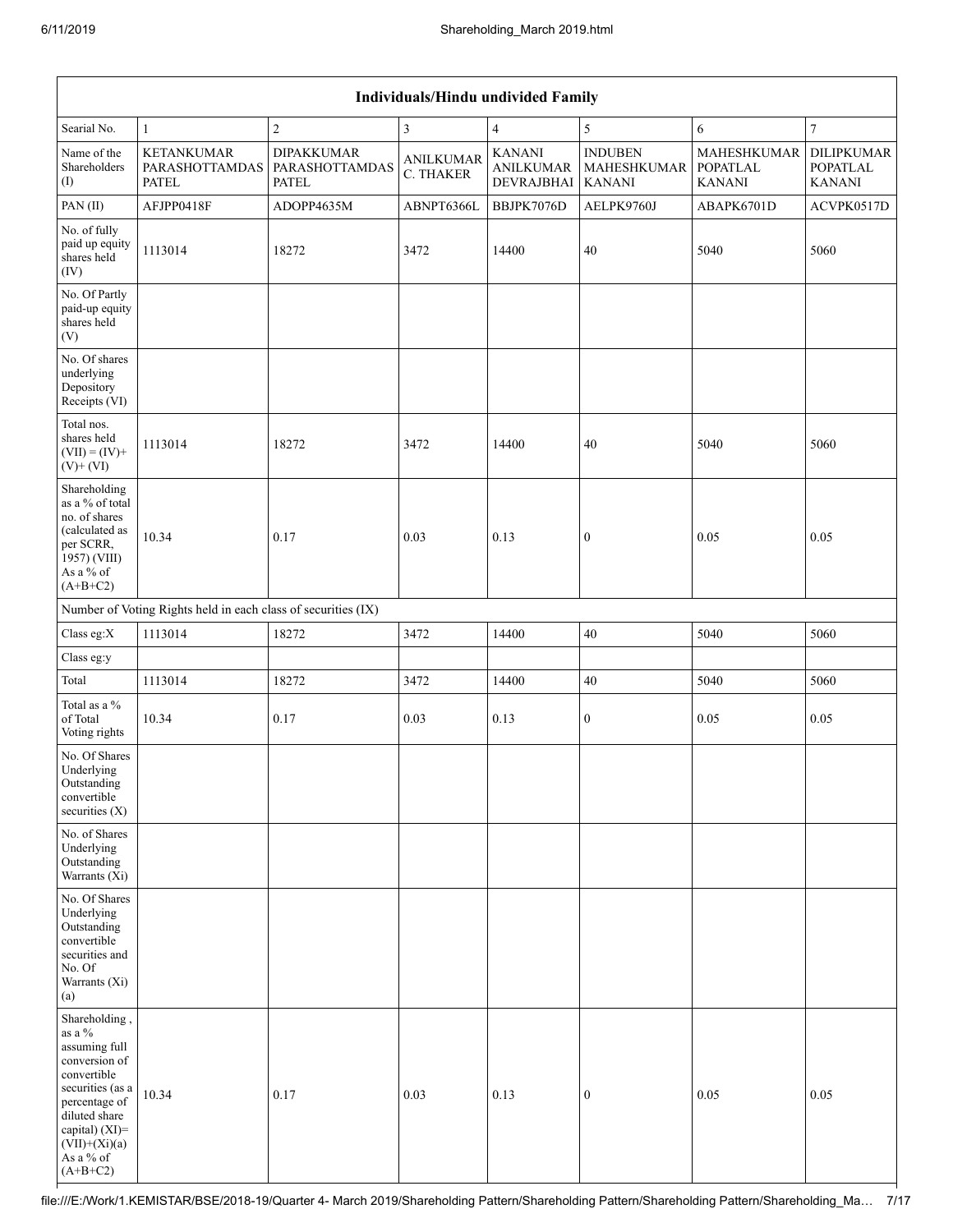### 6/11/2019 Shareholding\_March 2019.html

|                                                                       | Number of Locked in shares (XII) |       |                  |                  |                  |              |              |  |  |  |
|-----------------------------------------------------------------------|----------------------------------|-------|------------------|------------------|------------------|--------------|--------------|--|--|--|
| No. $(a)$                                                             | 1113014                          | 16320 | $\mathbf{0}$     | $\boldsymbol{0}$ | $\boldsymbol{0}$ | $\mathbf{0}$ | $\mathbf{0}$ |  |  |  |
| As a % of<br>total Shares<br>$\text{held}(\text{b})$                  | 100                              | 89.32 | $\boldsymbol{0}$ | $\bf{0}$         | $\bf{0}$         | $\bf{0}$     | 0            |  |  |  |
| Number of Shares pledged or otherwise encumbered (XIII)               |                                  |       |                  |                  |                  |              |              |  |  |  |
| No. $(a)$                                                             |                                  |       |                  |                  |                  |              |              |  |  |  |
| As a % of<br>total Shares<br>held(b)                                  |                                  |       |                  |                  |                  |              |              |  |  |  |
| Number of<br>equity shares<br>held in<br>dematerialized<br>form (XIV) | 1113014                          | 18272 | 3472             | 14400            | 40               | 5040         | 5060         |  |  |  |
|                                                                       | Reason for not providing PAN     |       |                  |                  |                  |              |              |  |  |  |
| Reason for not<br>providing<br>PAN                                    |                                  |       |                  |                  |                  |              |              |  |  |  |
| Shareholder<br>type                                                   |                                  |       |                  |                  |                  |              |              |  |  |  |
|                                                                       |                                  |       |                  |                  |                  |              |              |  |  |  |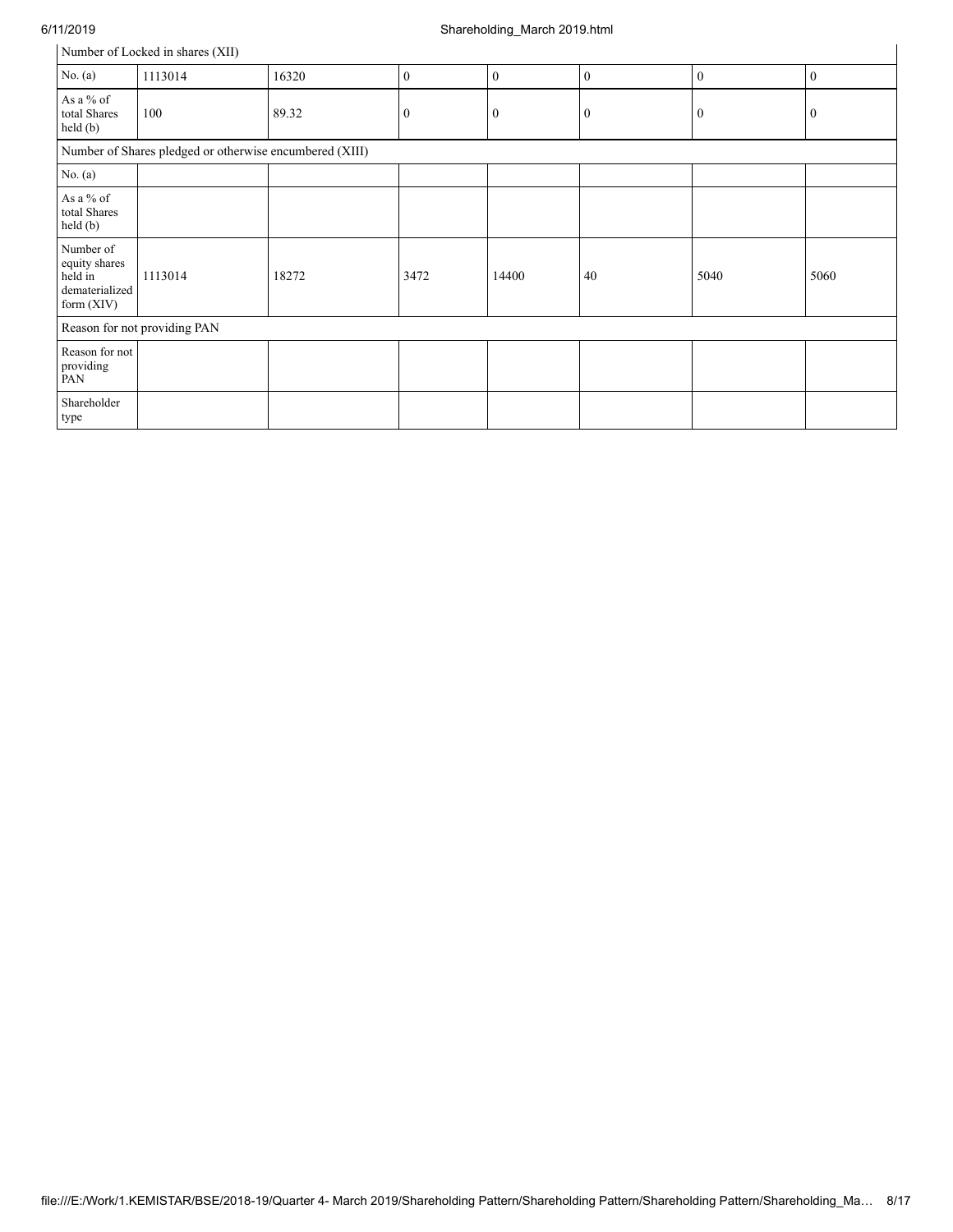|                                                                                                                                                                                                      | Individuals/Hindu undivided Family                            |                                                    |                                        |                                                    |                                          |                                                 |                                         |  |  |  |  |
|------------------------------------------------------------------------------------------------------------------------------------------------------------------------------------------------------|---------------------------------------------------------------|----------------------------------------------------|----------------------------------------|----------------------------------------------------|------------------------------------------|-------------------------------------------------|-----------------------------------------|--|--|--|--|
| Searial No.                                                                                                                                                                                          | $\,8\,$                                                       | 9                                                  | 10                                     | $11\,$                                             | 12                                       | 13                                              | 14                                      |  |  |  |  |
| Name of the<br>Shareholders<br>(I)                                                                                                                                                                   | PARSHOTTAMBHAI<br>MOHANLAL PATEL                              | <b>ANJANA</b><br><b>KETANKUMAR</b><br><b>PATEL</b> | <b>HIRALBEN</b><br>DIPAKKUMAR<br>PATEL | <b>SHANTABEN</b><br>PARASHOTTAMDAS<br><b>PATEL</b> | <b>SAVALIA</b><br><b>VASANTBHAI</b><br>B | MATHURBHAI<br><b>MANJIBHAI</b><br><b>JOGANI</b> | <b>PATEL</b><br>PARSHOTTAMDAS<br>M(HUF) |  |  |  |  |
| PAN(II)                                                                                                                                                                                              | AFJPP0355B                                                    | AFIPK9418H                                         | AHFPP6612D                             | AHFPP4610D                                         | BJQPS0017K                               | ACTPP8463D                                      | AAIHP0252K                              |  |  |  |  |
| No. of fully<br>paid up equity<br>shares held<br>(IV)                                                                                                                                                | 1833990                                                       | 1354300                                            | 612000                                 | 1213800                                            | 20040                                    | 16400                                           | 836400                                  |  |  |  |  |
| No. Of Partly<br>paid-up equity<br>shares held<br>(V)                                                                                                                                                |                                                               |                                                    |                                        |                                                    |                                          |                                                 |                                         |  |  |  |  |
| No. Of shares<br>underlying<br>Depository<br>Receipts (VI)                                                                                                                                           |                                                               |                                                    |                                        |                                                    |                                          |                                                 |                                         |  |  |  |  |
| Total nos.<br>shares held<br>$(VII) = (IV) +$<br>$(V)$ + $(VI)$                                                                                                                                      | 1833990                                                       | 1354300                                            | 612000                                 | 1213800                                            | 20040                                    | 16400                                           | 836400                                  |  |  |  |  |
| Shareholding<br>as a % of total<br>no. of shares<br>(calculated as<br>per SCRR,<br>1957) (VIII)<br>As a % of<br>$(A+B+C2)$                                                                           | 17.05                                                         | 12.59                                              | 5.69                                   | 11.28                                              | 0.19                                     | 0.15                                            | 7.77                                    |  |  |  |  |
|                                                                                                                                                                                                      | Number of Voting Rights held in each class of securities (IX) |                                                    |                                        |                                                    |                                          |                                                 |                                         |  |  |  |  |
| Class eg:X                                                                                                                                                                                           | 1833990                                                       | 1354300                                            | 612000                                 | 1213800                                            | 20040                                    | 16400                                           | 836400                                  |  |  |  |  |
| Class eg:y                                                                                                                                                                                           |                                                               |                                                    |                                        |                                                    |                                          |                                                 |                                         |  |  |  |  |
| Total                                                                                                                                                                                                | 1833990                                                       | 1354300                                            | 612000                                 | 1213800                                            | 20040                                    | 16400                                           | 836400                                  |  |  |  |  |
| Total as a %<br>of Total<br>Voting rights                                                                                                                                                            | 17.05                                                         | 12.59                                              | 5.69                                   | 11.28                                              | 0.19                                     | 0.15                                            | 7.77                                    |  |  |  |  |
| No. Of Shares<br>Underlying<br>Outstanding<br>convertible<br>securities $(X)$                                                                                                                        |                                                               |                                                    |                                        |                                                    |                                          |                                                 |                                         |  |  |  |  |
| No. of Shares<br>Underlying<br>Outstanding<br>Warrants $(X_i)$                                                                                                                                       |                                                               |                                                    |                                        |                                                    |                                          |                                                 |                                         |  |  |  |  |
| No. Of Shares<br>Underlying<br>Outstanding<br>convertible<br>securities and<br>No. Of<br>Warrants (Xi)<br>(a)                                                                                        |                                                               |                                                    |                                        |                                                    |                                          |                                                 |                                         |  |  |  |  |
| Shareholding,<br>as a $\%$<br>assuming full<br>conversion of<br>convertible<br>securities (as a<br>percentage of<br>diluted share<br>capital) $(XI)$ =<br>$(VII)+(Xi)(a)$<br>As a % of<br>$(A+B+C2)$ | 17.05                                                         | 12.59                                              | 5.69                                   | 11.28                                              | 0.19                                     | 0.15                                            | 7.77                                    |  |  |  |  |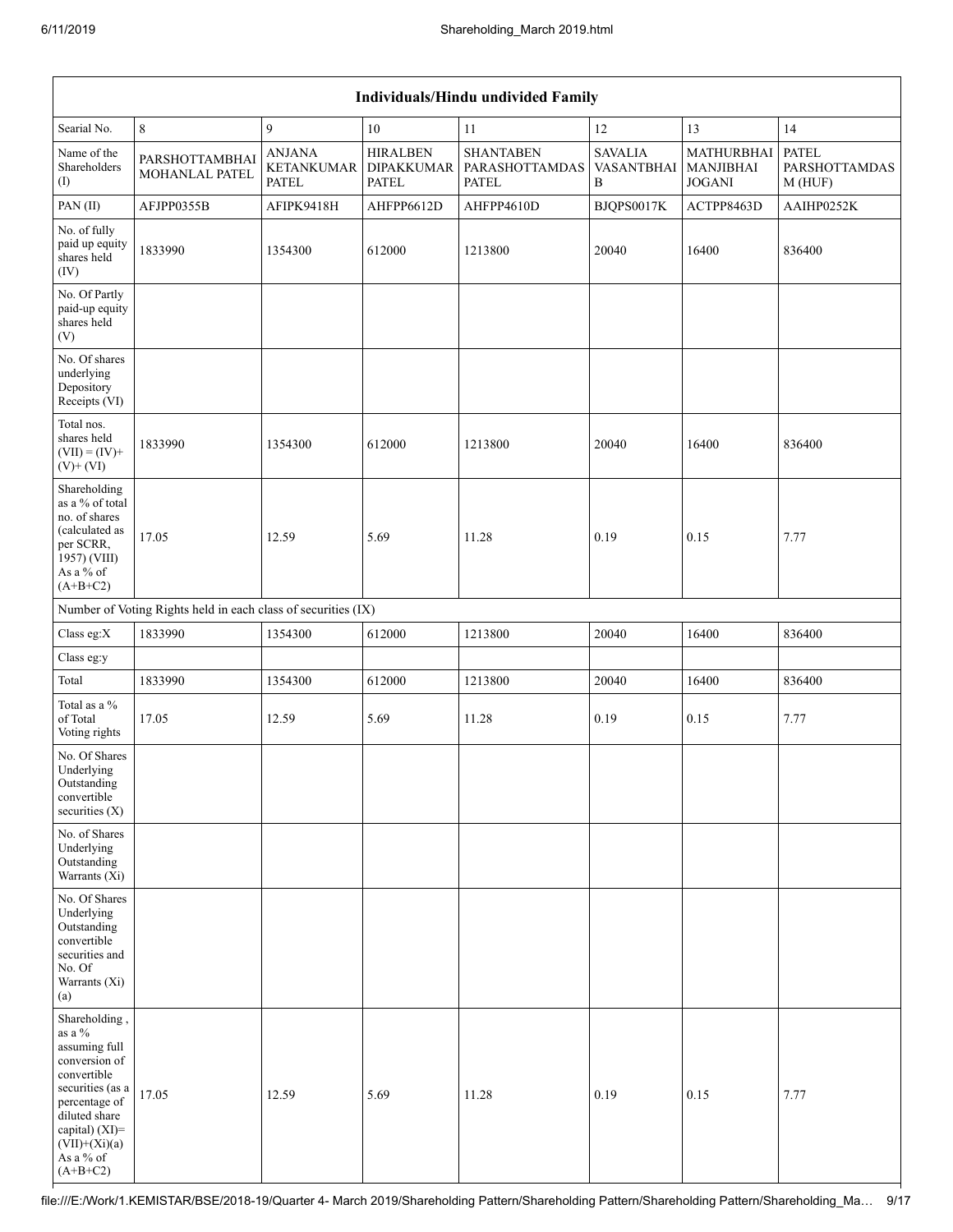## 6/11/2019 Shareholding\_March 2019.html

# Number of Locked in shares (XII)

| Number of Locked in shares (XII)                                        |                              |         |        |         |              |              |        |  |  |
|-------------------------------------------------------------------------|------------------------------|---------|--------|---------|--------------|--------------|--------|--|--|
| No. $(a)$                                                               | 1833990                      | 1354300 | 612000 | 1213800 | $\mathbf{0}$ | $\mathbf{0}$ | 836400 |  |  |
| As a % of<br>total Shares<br>held(b)                                    | 100                          | 100     | 100    | 100     | $\bf{0}$     | $\bf{0}$     | 100    |  |  |
| Number of Shares pledged or otherwise encumbered (XIII)                 |                              |         |        |         |              |              |        |  |  |
| No. (a)                                                                 |                              |         |        |         |              |              |        |  |  |
| As a % of<br>total Shares<br>held (b)                                   |                              |         |        |         |              |              |        |  |  |
| Number of<br>equity shares<br>held in<br>dematerialized<br>form $(XIV)$ | 1833990                      | 1354300 | 612000 | 1213800 | 20040        | 16400        | 836400 |  |  |
|                                                                         | Reason for not providing PAN |         |        |         |              |              |        |  |  |
| Reason for not<br>providing<br>PAN                                      |                              |         |        |         |              |              |        |  |  |
| Shareholder<br>type                                                     |                              |         |        |         |              |              |        |  |  |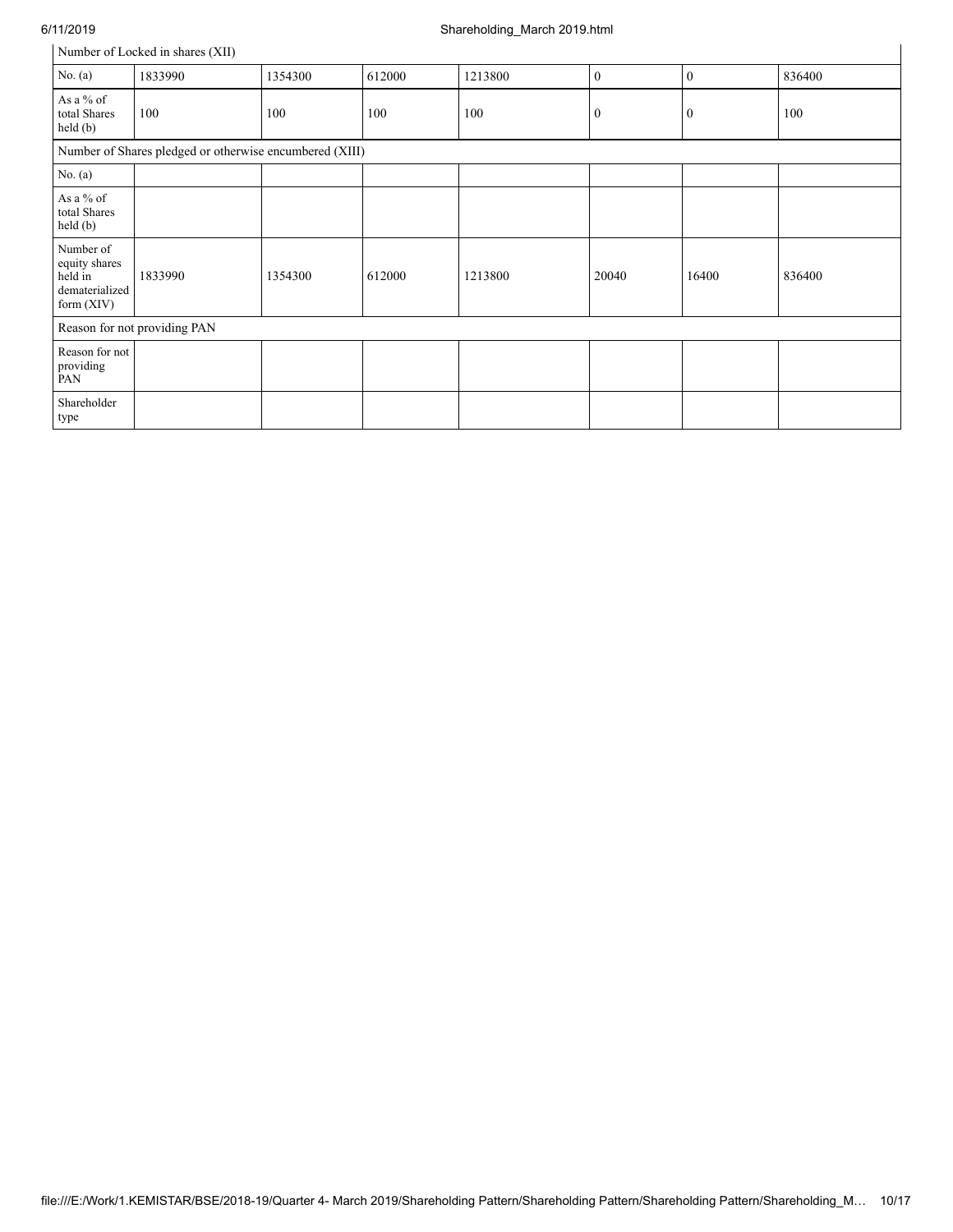| Individuals/Hindu undivided Family                                                                                                                                                       |                                                               |                                        |                          |  |  |  |  |  |  |  |
|------------------------------------------------------------------------------------------------------------------------------------------------------------------------------------------|---------------------------------------------------------------|----------------------------------------|--------------------------|--|--|--|--|--|--|--|
| Searial No.                                                                                                                                                                              | 15                                                            | 16                                     |                          |  |  |  |  |  |  |  |
| Name of the<br>Shareholders (I)                                                                                                                                                          | PATEL DIPAKKUMAR PARASHOTTMDAS<br>(HUF)                       | PATEL KETANKUMAR<br>PARASHOTTAMDAS HUF | Click here to go<br>back |  |  |  |  |  |  |  |
| PAN(II)                                                                                                                                                                                  | AAIHP0254R                                                    | AAIHP0253J                             | Total                    |  |  |  |  |  |  |  |
| No. of fully paid<br>up equity shares<br>held (IV)                                                                                                                                       | 338640                                                        | 661500                                 | 8046368                  |  |  |  |  |  |  |  |
| No. Of Partly paid-<br>up equity shares<br>held(V)                                                                                                                                       |                                                               |                                        |                          |  |  |  |  |  |  |  |
| No. Of shares<br>underlying<br>Depository<br>Receipts (VI)                                                                                                                               |                                                               |                                        |                          |  |  |  |  |  |  |  |
| Total nos. shares<br>held $(VII) = (IV) +$<br>$(V)$ + $(VI)$                                                                                                                             | 338640                                                        | 661500                                 | 8046368                  |  |  |  |  |  |  |  |
| Shareholding as a<br>% of total no. of<br>shares (calculated<br>as per SCRR,<br>1957) (VIII) As a<br>% of $(A+B+C2)$                                                                     | 3.15                                                          | 6.15                                   | 74.78                    |  |  |  |  |  |  |  |
|                                                                                                                                                                                          | Number of Voting Rights held in each class of securities (IX) |                                        |                          |  |  |  |  |  |  |  |
| Class eg:X                                                                                                                                                                               | 338640                                                        | 661500                                 | 8046368                  |  |  |  |  |  |  |  |
| Class eg:y                                                                                                                                                                               |                                                               |                                        |                          |  |  |  |  |  |  |  |
| Total                                                                                                                                                                                    | 338640                                                        | 661500                                 | 8046368                  |  |  |  |  |  |  |  |
| Total as a % of<br><b>Total Voting rights</b>                                                                                                                                            | 3.15                                                          | 6.15                                   | 74.78                    |  |  |  |  |  |  |  |
| No. Of Shares<br>Underlying<br>Outstanding<br>convertible<br>securities $(X)$                                                                                                            |                                                               |                                        |                          |  |  |  |  |  |  |  |
| No. of Shares<br>Underlying<br>Outstanding<br>Warrants (Xi)                                                                                                                              |                                                               |                                        |                          |  |  |  |  |  |  |  |
| No. Of Shares<br>Underlying<br>Outstanding<br>convertible<br>securities and No.<br>Of Warrants (Xi)<br>(a)                                                                               |                                                               |                                        |                          |  |  |  |  |  |  |  |
| Shareholding, as a<br>% assuming full<br>conversion of<br>convertible<br>securities (as a<br>percentage of<br>diluted share<br>capital) (XI)=<br>$(VII)+(Xi)(a)$ As a<br>% of $(A+B+C2)$ | 3.15                                                          | 6.15                                   | 74.78                    |  |  |  |  |  |  |  |
| Number of Locked in shares (XII)                                                                                                                                                         |                                                               |                                        |                          |  |  |  |  |  |  |  |
| No. $(a)$                                                                                                                                                                                | 338640                                                        | 661500                                 | 7979964                  |  |  |  |  |  |  |  |
| As a % of total<br>Shares held (b)                                                                                                                                                       | 100                                                           | 100                                    | 99.17                    |  |  |  |  |  |  |  |
|                                                                                                                                                                                          | Number of Shares pledged or otherwise encumbered (XIII)       |                                        |                          |  |  |  |  |  |  |  |
| No. $(a)$                                                                                                                                                                                |                                                               |                                        |                          |  |  |  |  |  |  |  |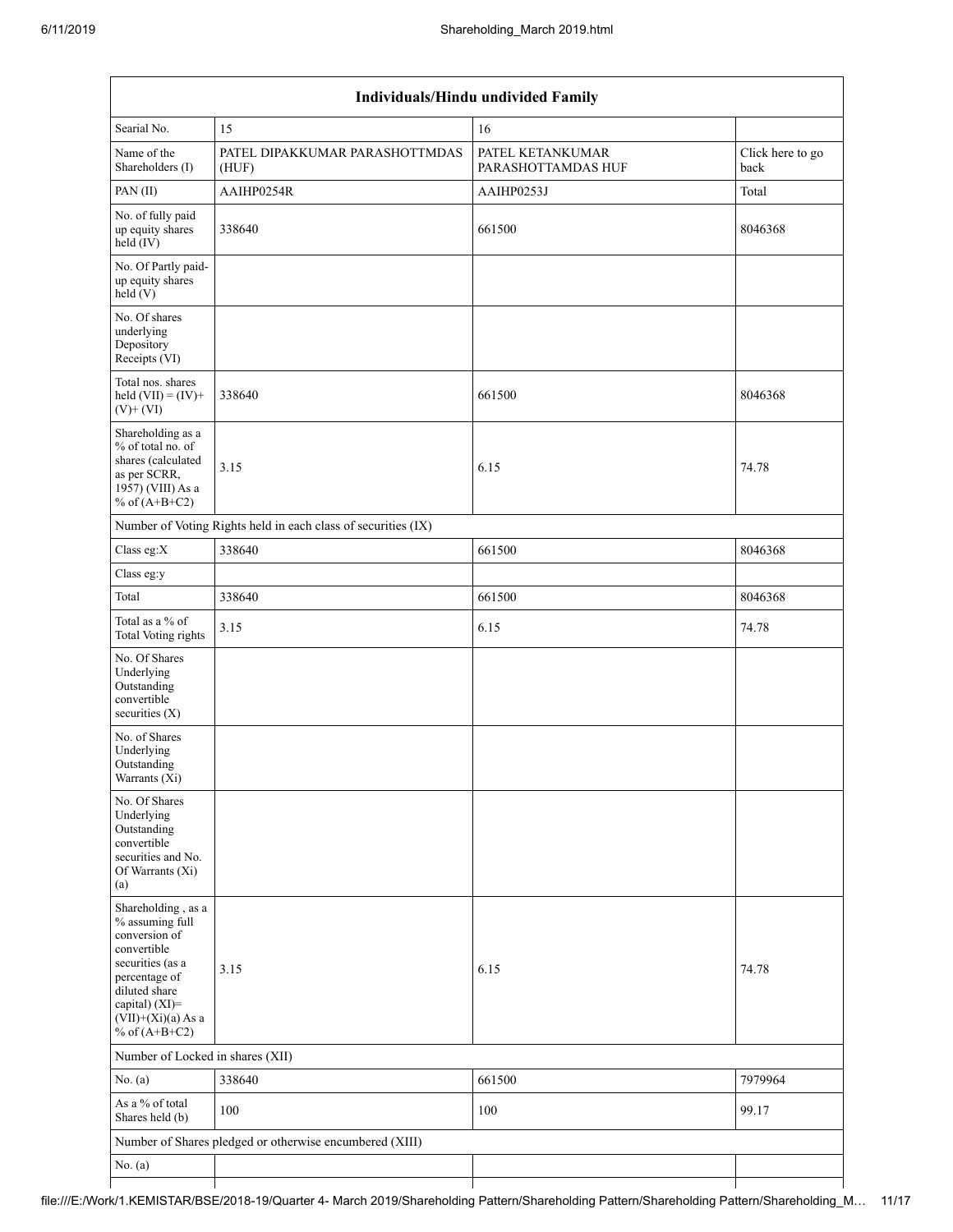## 6/11/2019 Shareholding\_March 2019.html

| As a % of total<br>Shares held (b)                                   |        |        |         |
|----------------------------------------------------------------------|--------|--------|---------|
| Number of equity<br>shares held in<br>dematerialized<br>form $(XIV)$ | 338640 | 661500 | 8046368 |
| Reason for not providing PAN                                         |        |        |         |
| Reason for not<br>providing PAN                                      |        |        |         |
| Shareholder type                                                     |        |        |         |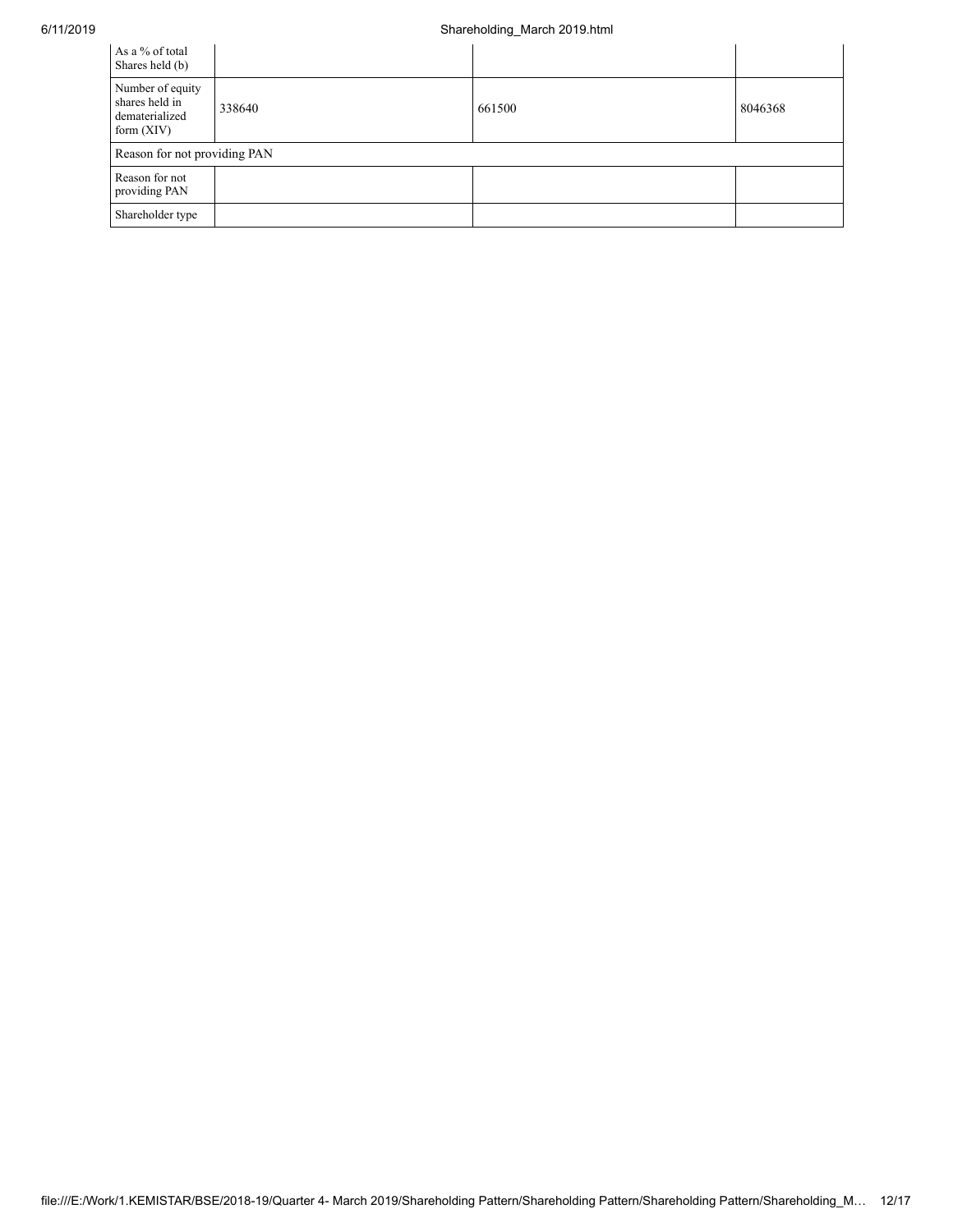$\mathsf I$ 

| Individuals - ii. Individual shareholders holding nominal share capital in excess of Rs. 2 lakhs.                                                                                    |                                                               |                       |  |  |  |
|--------------------------------------------------------------------------------------------------------------------------------------------------------------------------------------|---------------------------------------------------------------|-----------------------|--|--|--|
| Searial No.                                                                                                                                                                          | $\,1\,$                                                       |                       |  |  |  |
| Name of the<br>Shareholders (I)                                                                                                                                                      | KIRIT JIVRAJBHAI PATEL                                        | Click here to go back |  |  |  |
| PAN (II)                                                                                                                                                                             | AGQPP0903M                                                    | Total                 |  |  |  |
| No. of fully paid<br>up equity shares<br>held (IV)                                                                                                                                   | 145000                                                        | 145000                |  |  |  |
| No. Of Partly paid-<br>up equity shares<br>held (V)                                                                                                                                  |                                                               |                       |  |  |  |
| No. Of shares<br>underlying<br>Depository<br>Receipts (VI)                                                                                                                           |                                                               |                       |  |  |  |
| Total nos. shares<br>held $(VII) = (IV) +$<br>$(V)$ + $(VI)$                                                                                                                         | 145000                                                        | 145000                |  |  |  |
| Shareholding as a<br>% of total no. of<br>shares (calculated<br>as per SCRR,<br>1957) (VIII) As a<br>% of $(A+B+C2)$                                                                 | 1.35                                                          | 1.35                  |  |  |  |
|                                                                                                                                                                                      | Number of Voting Rights held in each class of securities (IX) |                       |  |  |  |
| Class eg: X                                                                                                                                                                          | 145000                                                        | 145000                |  |  |  |
| Class eg:y                                                                                                                                                                           |                                                               |                       |  |  |  |
| Total                                                                                                                                                                                | 145000                                                        | 145000                |  |  |  |
| Total as a % of<br>Total Voting rights                                                                                                                                               | 1.35                                                          | 1.35                  |  |  |  |
| No. Of Shares<br>Underlying<br>Outstanding<br>convertible<br>securities $(X)$                                                                                                        |                                                               |                       |  |  |  |
| No. of Shares<br>Underlying<br>Outstanding<br>Warrants (Xi)                                                                                                                          |                                                               |                       |  |  |  |
| No. Of Shares<br>Underlying<br>Outstanding<br>convertible<br>securities and No.<br>Of Warrants (Xi)<br>(a)                                                                           |                                                               |                       |  |  |  |
| Shareholding, as a<br>% assuming full<br>conversion of<br>convertible<br>securities (as a<br>percentage of<br>diluted share<br>capital) (XI)=<br>$(VII)+(X)$ As a %<br>of $(A+B+C2)$ | 1.35                                                          | 1.35                  |  |  |  |
| Number of Locked in shares (XII)                                                                                                                                                     |                                                               |                       |  |  |  |
| No. $(a)$                                                                                                                                                                            | 145000                                                        | 145000                |  |  |  |
| As a % of total<br>Shares held (b)                                                                                                                                                   | 100                                                           | 100                   |  |  |  |
| Number of equity<br>shares held in<br>dematerialized<br>form (XIV)                                                                                                                   | 145000                                                        | 145000                |  |  |  |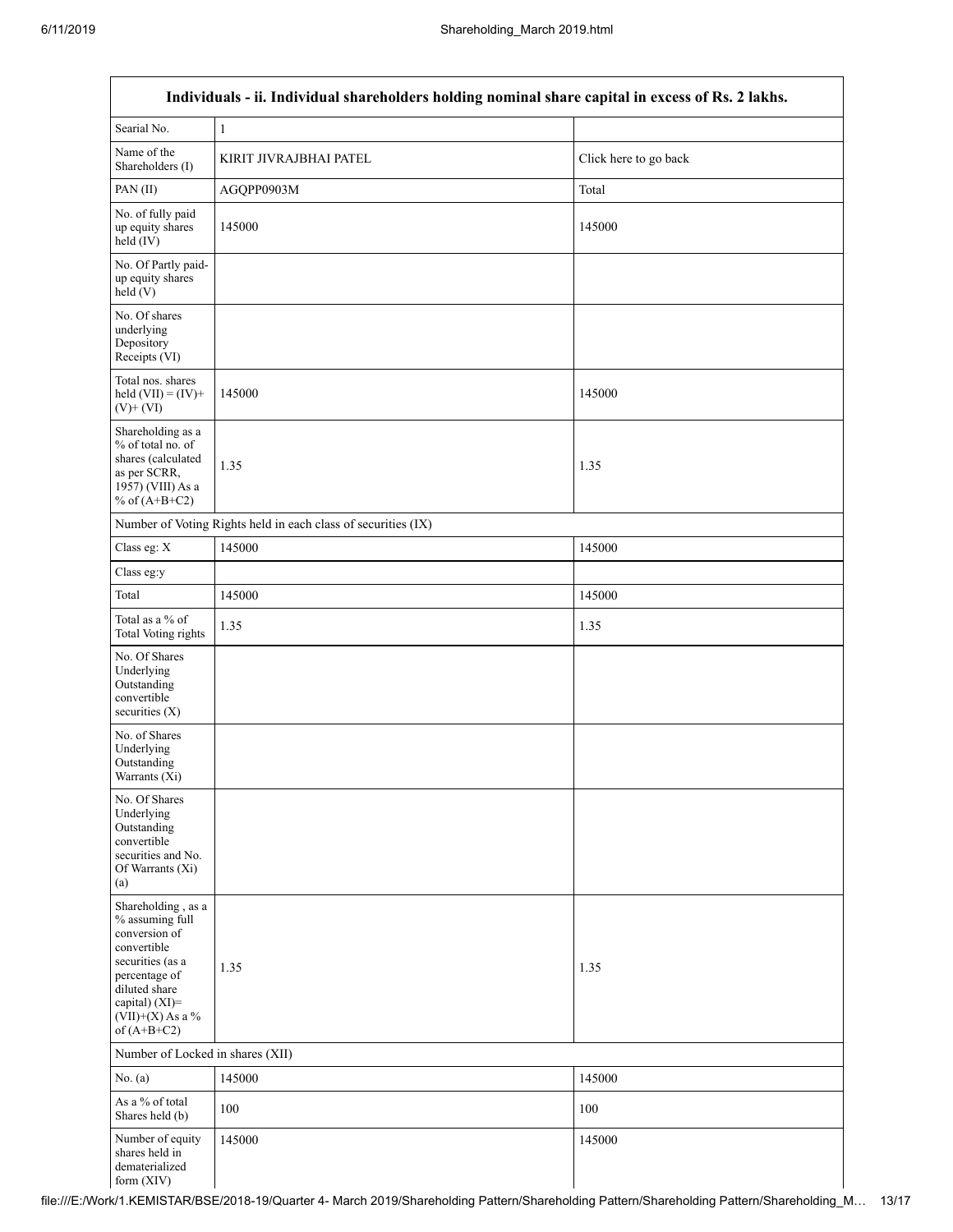| Reason for not providing PAN    |  |  |  |  |
|---------------------------------|--|--|--|--|
| Reason for not<br>providing PAN |  |  |  |  |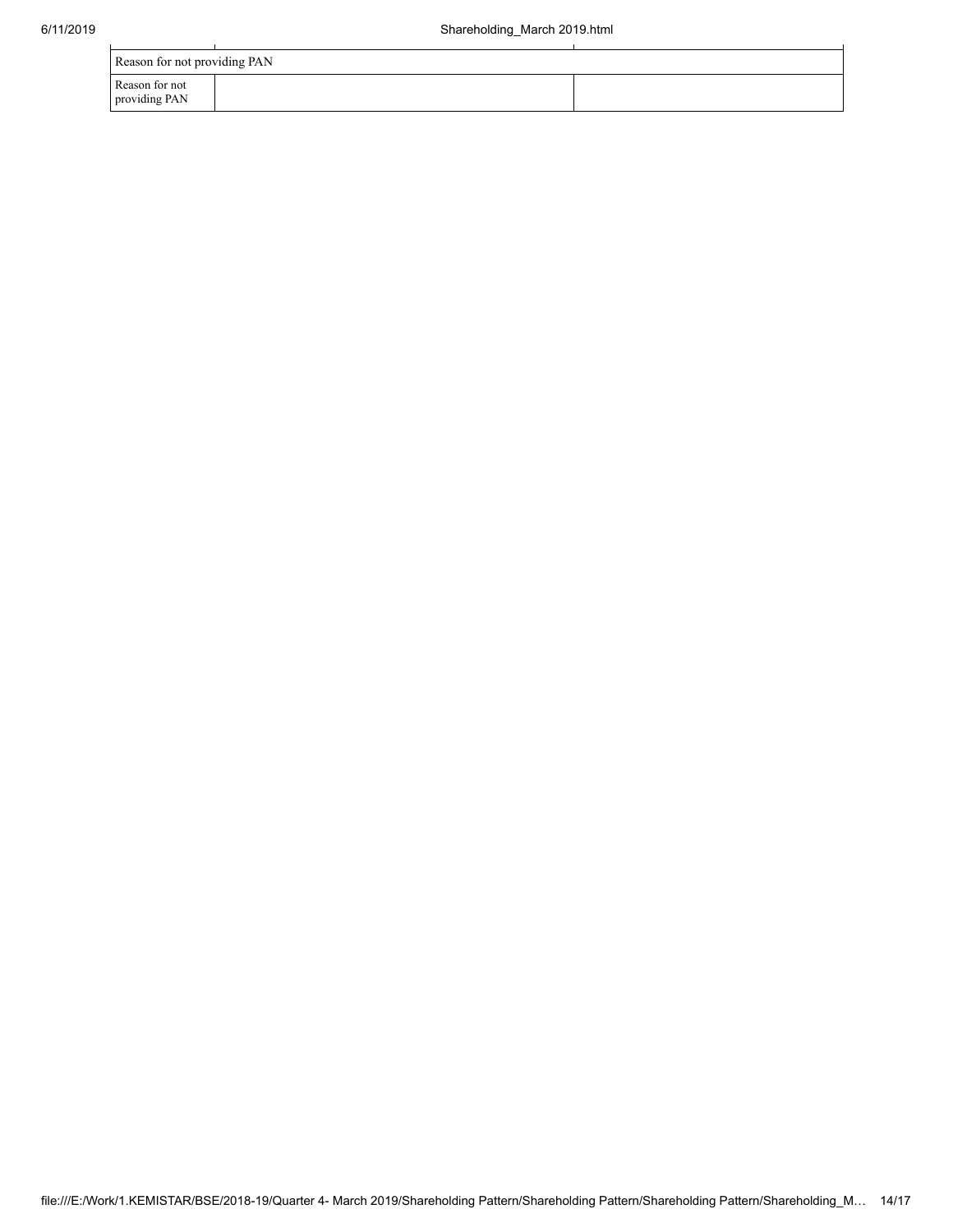| Any Other (specify)                                                                                                                                                                     |                                                               |                         |                       |  |  |
|-----------------------------------------------------------------------------------------------------------------------------------------------------------------------------------------|---------------------------------------------------------------|-------------------------|-----------------------|--|--|
| Searial No.                                                                                                                                                                             | $\mathbf{1}$                                                  | $\overline{c}$          |                       |  |  |
| Category                                                                                                                                                                                | <b>HUF</b>                                                    | <b>Bodies Corporate</b> |                       |  |  |
| Category / More<br>than 1 percentage                                                                                                                                                    | Category                                                      | Category                |                       |  |  |
| Name of the<br>Shareholders (I)                                                                                                                                                         |                                                               |                         | Click here to go back |  |  |
| PAN(II)                                                                                                                                                                                 |                                                               |                         | Total                 |  |  |
| No. of the<br>Shareholders (I)                                                                                                                                                          | $\mathbf{1}$                                                  | $\mathbf{1}$            | $\sqrt{2}$            |  |  |
| No. of fully paid<br>up equity shares<br>$held$ (IV)                                                                                                                                    | 85000                                                         | 2268                    | 87268                 |  |  |
| No. Of Partly paid-<br>up equity shares<br>held $(V)$                                                                                                                                   |                                                               |                         |                       |  |  |
| No. Of shares<br>underlying<br>Depository<br>Receipts (VI)                                                                                                                              |                                                               |                         |                       |  |  |
| Total nos. shares<br>held $(VII) = (IV) +$<br>$(V)$ + $(VI)$                                                                                                                            | 85000                                                         | 2268                    | 87268                 |  |  |
| Shareholding as a<br>% of total no. of<br>shares (calculated<br>as per SCRR,<br>1957) (VIII) As a<br>% of $(A+B+C2)$                                                                    | 0.79                                                          | 0.02                    | 0.81                  |  |  |
|                                                                                                                                                                                         | Number of Voting Rights held in each class of securities (IX) |                         |                       |  |  |
| Class eg: X                                                                                                                                                                             | 85000                                                         | 2268                    | 87268                 |  |  |
| Class eg:y                                                                                                                                                                              |                                                               |                         |                       |  |  |
| Total                                                                                                                                                                                   | 85000                                                         | 2268                    | 87268                 |  |  |
| Total as a % of<br><b>Total Voting rights</b>                                                                                                                                           | 0.79                                                          | $0.02\,$                | 0.81                  |  |  |
| No. Of Shares<br>Underlying<br>Outstanding<br>convertible<br>securities $(X)$                                                                                                           |                                                               |                         |                       |  |  |
| No. of Shares<br>Underlying<br>Outstanding<br>Warrants (Xi)                                                                                                                             |                                                               |                         |                       |  |  |
| No. Of Shares<br>Underlying<br>Outstanding<br>convertible<br>securities and No.<br>Of Warrants (Xi)<br>(a)                                                                              |                                                               |                         |                       |  |  |
| Shareholding, as a<br>% assuming full<br>conversion of<br>convertible<br>securities (as a<br>percentage of<br>diluted share<br>capital) $(XI)$ =<br>$(VII)+(X)$ As a %<br>of $(A+B+C2)$ | 0.79                                                          | 0.02                    | 0.81                  |  |  |
|                                                                                                                                                                                         | Number of Locked in shares (XII)                              |                         |                       |  |  |
| No. $(a)$                                                                                                                                                                               | 85000                                                         | $\boldsymbol{0}$        | 85000                 |  |  |